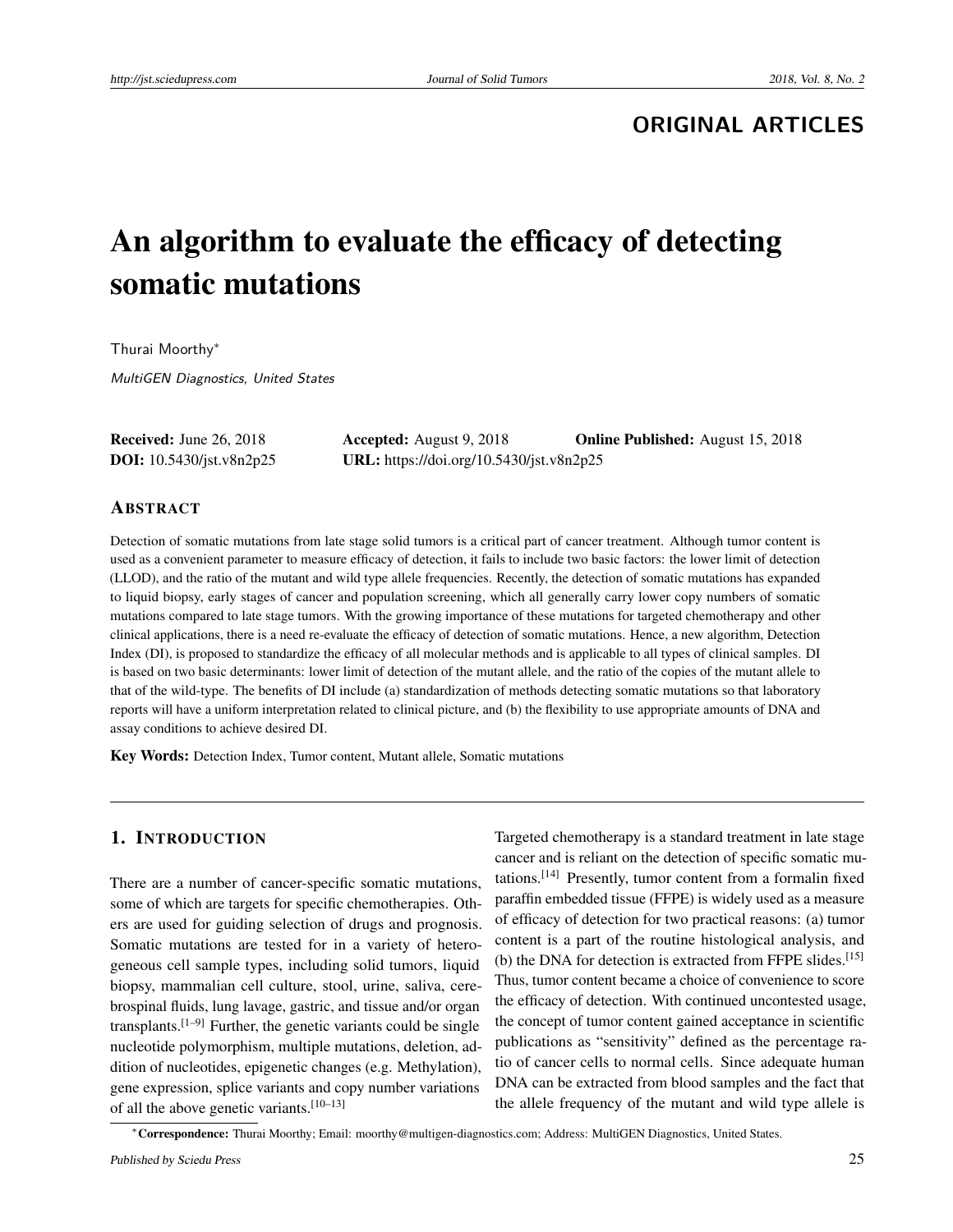equal, neither the Lower limit of detection (LLOD) nor allele competition are then considered in evaluating efficacy of detecting germline mutations. At the same time, the efficacy of molecular methods detecting pathogens is based on LLOD. In contrast, detection of somatic mutations has two challenges; detecting at lower copy numbers, and detecting in the presence of a large number of wild type alleles. Use of tumor content accounts for part of the latter. Although tumor content can be a convenient parameter, it falls short of an accurate measure of detection for two reasons:

- (1) LLOD. Detection of the intended analyte is determined by the ability of the assay to detect a minimum amount of the analyte in a patient sample matrix that carries both mutant and wild type alleles, referred to as the lower limit of detection.<sup>[\[17\]](#page-5-6)</sup> Somatic mutations, especially the ones that are associated with targeted chemotherapy, have been well studied; the molecular pathways established and supported by numerous clinical studies. Hence, the presence of actionable somatic mutations is considered a "pathological" factor. Further, detection of actionable somatic mutations is a qualitative test; it should be expected to detect at as minimum a number of copies as possible, which guarantees LLOD as a legitimate base for evaluating efficacy of detection.
- (2) Tumor content assumes that the cancer cells carry two copies of mutant alleles and wild type normal cells carry two copies of wild type alleles. However, incidence of somatic mutations among the transformed cells could be either heterozygous (single copy) or ho-mozygous (two copies).<sup>[\[16\]](#page-5-7)</sup> Although there could be such an allele variation in FFPE extracts, analytical validation for regulatory requirements uses heterozygous status of the mutant allele. Hence, in evaluating allele competition, it is more appropriate to use the heterozygous status of the mutant allele with three times copies of the wild-type allele (one from the cancer cell and two from the wild type) rather than tumor content which implies two copies of mutant alleles and two copies of wild type allele. Further, different detection platforms, including Sanger sequencing, have their own analytical validation, with specific cut-offs of tumor content and DNA input for their respective assay output.<sup>[\[18–](#page-5-8)[21\]](#page-6-0)</sup> Such procedural variations among the assays could lead to non-uniformity of laboratory results, which could in turn make clinical correlation more difficult for desired treatment outcome.

The importance of the ratio of the number of copies of mutant alleles to that of the wild type is explained as follows; Molecular methods use primers for amplification and probes

for identification, where target specific primers and probes are supposed to bind to their respective templates. However, such binding is also affected by ionic concentrations, tem-perature etc.<sup>[\[22,](#page-6-1) [23\]](#page-6-2)</sup> Use of total nucleic acid extracts from clinical samples such as tumor biopsy could create reaction conditions that allow for the possibility of cross binding, where the primers specific to the mutated allele could bind to the wild-type allele and vice versa. Therefore, the efficacy of detection of the target mutant alleles depends on the relative competitiveness of the mutant allele and wild-type allele to their respective specific primers/probes. The tumor content is a measure of the mere relative number of the transformed cells to that of the non-transformed cells and is a false measure of the competitiveness of mutant and wild-type probes and/or primers to respective alleles. The true measure of the competitiveness will be the ratio of the number of copies of mutant allele to that of wild type in the sample that competes for its specific primers and/or probes.

Since tumor content does not reflect the molecular competitiveness in the reaction, there is a need for a new way to evaluate efficacy that is based on true determinants of detection. Further, detection of somatic mutations is expanding to clinical sample types such as liquid biopsy, population screening and early stage cancers, which could carry low numbers of copies of mutations.<sup>[\[24,](#page-6-3) [25\]](#page-6-4)</sup> Hence, there is a necessity for more sensitive tests to address new emerging clinical needs. To have both the present and the more sensitive assays on the same playing field, there is a need for a new evaluation parameter. This manuscript outlines a new algorithm, Detection Index (DI), that reflects the true measure of efficacy of detection.

#### 2. MATERIALS AND METHODS

It is summarized that two basic factors that determine the efficacy of detection of the mutant allele are:

- (1) The number of copies of mutant alleles in the reaction. The fewer number of copies of mutant allele needed for detection, the more efficient the assay.
- (2) The number of copies of wild-type alleles in the reaction. The assay that detects the mutant allele in the presence of higher number of copies of wild-allele, the more efficient the assay.

Polymerase chain reaction (PCR) is an integral part of companion diagnosis and is performed in an optimum reaction volume to avoid nonspecific amplification, while at the same time to be effective in amplifying the intended target DNA. However, for practical reasons, present companion diagnosis is performed in small volumes (5  $\mu$ l - 20  $\mu$ l), which could compromise the overall assay.[\[15\]](#page-5-5) Since reaction volume is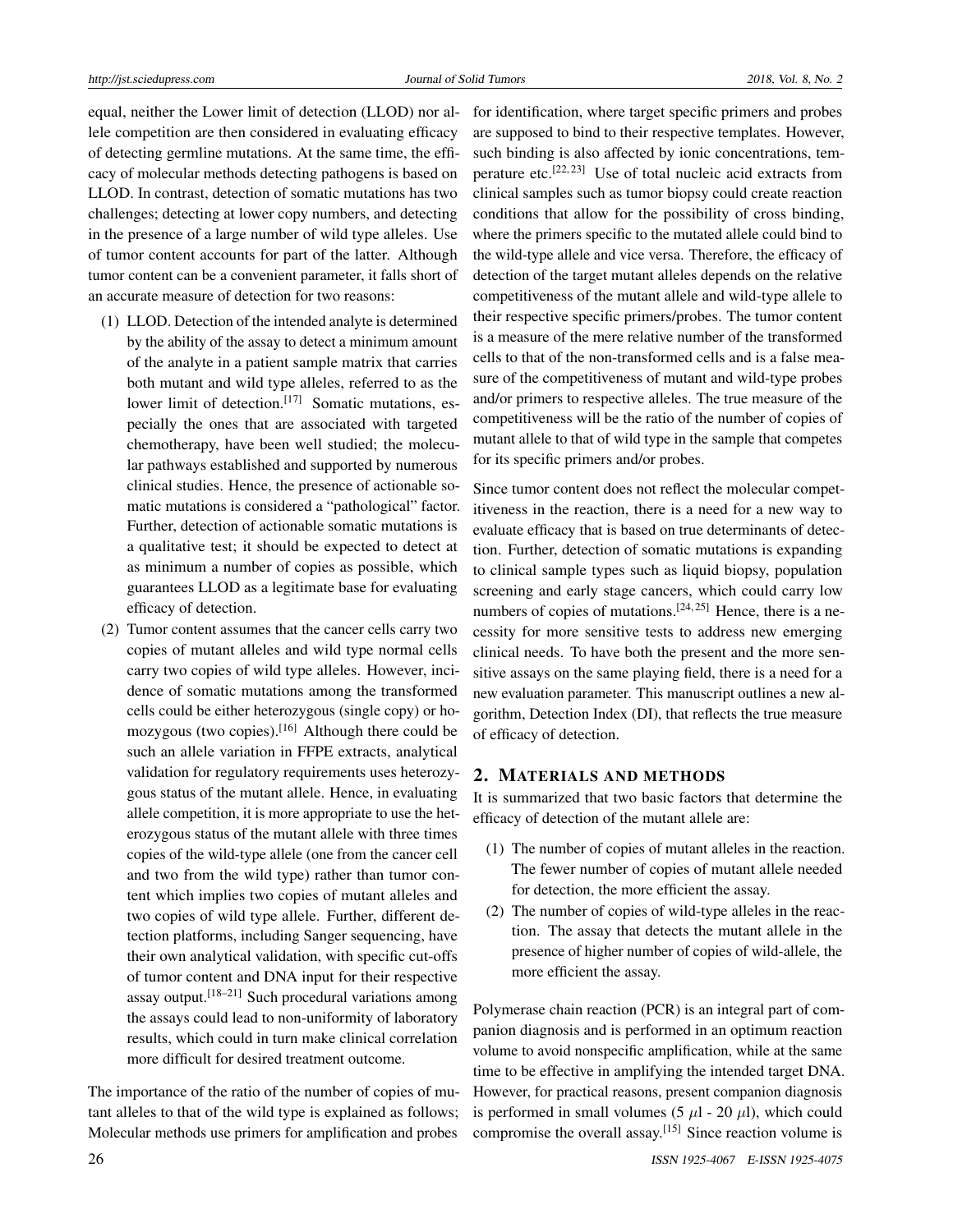variable, for evaluation purposes, it is more appropriate to have (1) and (2) per  $\mu$ l.

Now that the two determinants have been characterized, one could combine them into an algorithm, DI. The fewer the number of copies of the mutant allele necessary for detection, the more efficient the assay. Hence the efficacy of detection is inversely proportional to the number of copies of mutant allele/ $\mu$ l. Further, the assay is more efficient if the ratio of mutant: wildtype alleles is lower; hence DI is inversely proportional to the ratio of the mutant: wildtype alleles.

### 3. RESULTS AND DISCUSSION

On this basis, a DI algorithm is derived as follows:

 $DI<sup>Het</sup> = (1/MC) \times (1/Ratio of MC: WC)$ 

Somatic mutations could be either heterozygous or homozygous and for evaluation purposes we propose the heterozygous scenario. Hence it is assumed that in tumor biopsy samples, the wild type alleles will be three times that of the mutant alleles. MC is the number of copies of mutant allele/*µ*l and WC is the number of copies of wild type allele/*µ*l and the detection index is denoted as  $DI<sup>Het</sup>$ .

Calculation of DI requires only two data points, the tumor content and the amount of DNA used per reaction. Both the number of copies of the mutant allele $/\mu$ l and wild-type allele/ $\mu$ l can be calculated using:

Copies of Mutant Allele/ $\mu l = \frac{\text{Amount of DNA} \times 290 \times \% \text{tumor content}}{\text{Reaction volume}(\mu l) \times 100}$ Copies of Wildtype allele/ $\mu l = \frac{(Amount of DNA \times 290 \times \%tumor content) + [(Amount of DNA \times 290 \times 100 - \%Tumor content) \times 2]}{Reaction volume (u l) \times 100}$ Reaction volume( $\mu$ *l*)×100

Note: 1 ng of human DNA contains 290 haploid copies; Amount of DNA in ng.

**Table 1.** Varying tumor content with 40 ng of DNA in 20  $\mu$ l reaction volume

| % Tumor<br>content | <b>Copies of</b><br><b>Mutant</b><br>allele/ul | <b>Copies of</b><br>Wildtype<br>allele/ul | % Allele<br>Ratio <sup>#</sup> | DI       |
|--------------------|------------------------------------------------|-------------------------------------------|--------------------------------|----------|
| 1                  | 5.8                                            | 1,154                                     | 0.5                            | 3,448.28 |
| $\overline{2}$     | 11.6                                           | 1,148                                     | 1.0                            | 862.07   |
| 5                  | 29.0                                           | 1,131                                     | 2.5                            | 137.93   |
| 10                 | 58.0                                           | 1,102                                     | 5.0                            | 34.48    |
| 20                 | 116.0                                          | 1,044                                     | 10.0                           | 8.62     |
| 30                 | 174.0                                          | 986                                       | 15.0                           | 3.83     |
| 40                 | 232.0                                          | 928                                       | 20.0                           | 2.16     |
| 50                 | 290.0                                          | 870                                       | 25.0                           | 1.38     |
| 60                 | 348.0                                          | 812                                       | 30.0                           | 0.96     |
| 70                 | 406.0                                          | 754                                       | 35.0                           | 0.7      |
| 80                 | 464.0                                          | 696                                       | 40.0                           | 0.54     |
| 90                 | 522.0                                          | 638                                       | 45.0                           | 0.43     |
| 100                | 580.0                                          | 580                                       | 50.0                           | 0.34     |
|                    |                                                |                                           |                                |          |

# (Copies of mutant alleles / copies of total wildtype alleles) × 100

The algorithm is illustrated in detail with the following scenarios.

(1) As shown in Table 1, with a fixed amount of DNA (e.g. 40 ng) input, while there is a proportional correlation of tumor content and the percent allele ratio at low tumor content, both depart disproportionately at higher tumor content (see Figure 1a). A similar pattern is found when tumor content is compared to the mutant alleles (see Figure 1b). Hence, the

tumor content is not the same as the ratio of mutant allele to that of the total wild-type alleles.

Detection of somatic mutations is not a standardized procedure; hence there are variations in all key steps including DNA extraction (sample preparation). These variations also include using varying numbers of FFPE sections per assay, and varying thickness (5 mm-10 mm) of the FFPE sections, thus resulting in varying amounts of DNA input per reaction. With the increasing amount of DNA per assay, the association between DNA input and ratio of the wild-type allele is disproportionate (see Figure 1c).

Table 2. Varying DNA with 5% tumor content in 20 *µ*l reaction volume

| <b>DNA</b><br>input | <b>Copies of</b><br><b>Mutant</b><br>allele/ul | <b>Copies of</b><br>Wildtype<br>allele/ul | % Allele Ratio<br>$(M:W)$ <sup>#</sup> | DI     |
|---------------------|------------------------------------------------|-------------------------------------------|----------------------------------------|--------|
| 10                  | 7                                              | 282.75                                    | 2.5                                    | 551.72 |
| 20                  | 15                                             | 565.50                                    | 2.5                                    | 275.86 |
| 30                  | 22                                             | 848.25                                    | 2.5                                    | 183.91 |
| 40                  | 29                                             | 1,131.00                                  | 2.5                                    | 137.93 |
| 50                  | 36                                             | 1,413.75                                  | 2.5                                    | 110.35 |
| 60                  | 44                                             | 1,696.50                                  | 2.5                                    | 91.95  |
| 75                  | 54                                             | 2,120.63                                  | 2.5                                    | 73.56  |
| 90                  | 65                                             | 2,544.75                                  | 2.5                                    | 61.3   |
| 100                 | 73                                             | 2,827.50                                  | 2.5                                    | 55.17  |
| 250                 | 181                                            | 7,068.75                                  | 2.5                                    | 22.07  |
| 500                 | 363                                            | 14,137.50                                 | 2.5                                    | 11.03  |
| 750                 | 544                                            | 21,206.25                                 | 2.5                                    | 7.36   |
| 1000                | 725                                            | 28,275.00                                 | 2.5                                    | 5.52   |

# Copies of mutant alleles / copies of non-mutant alleles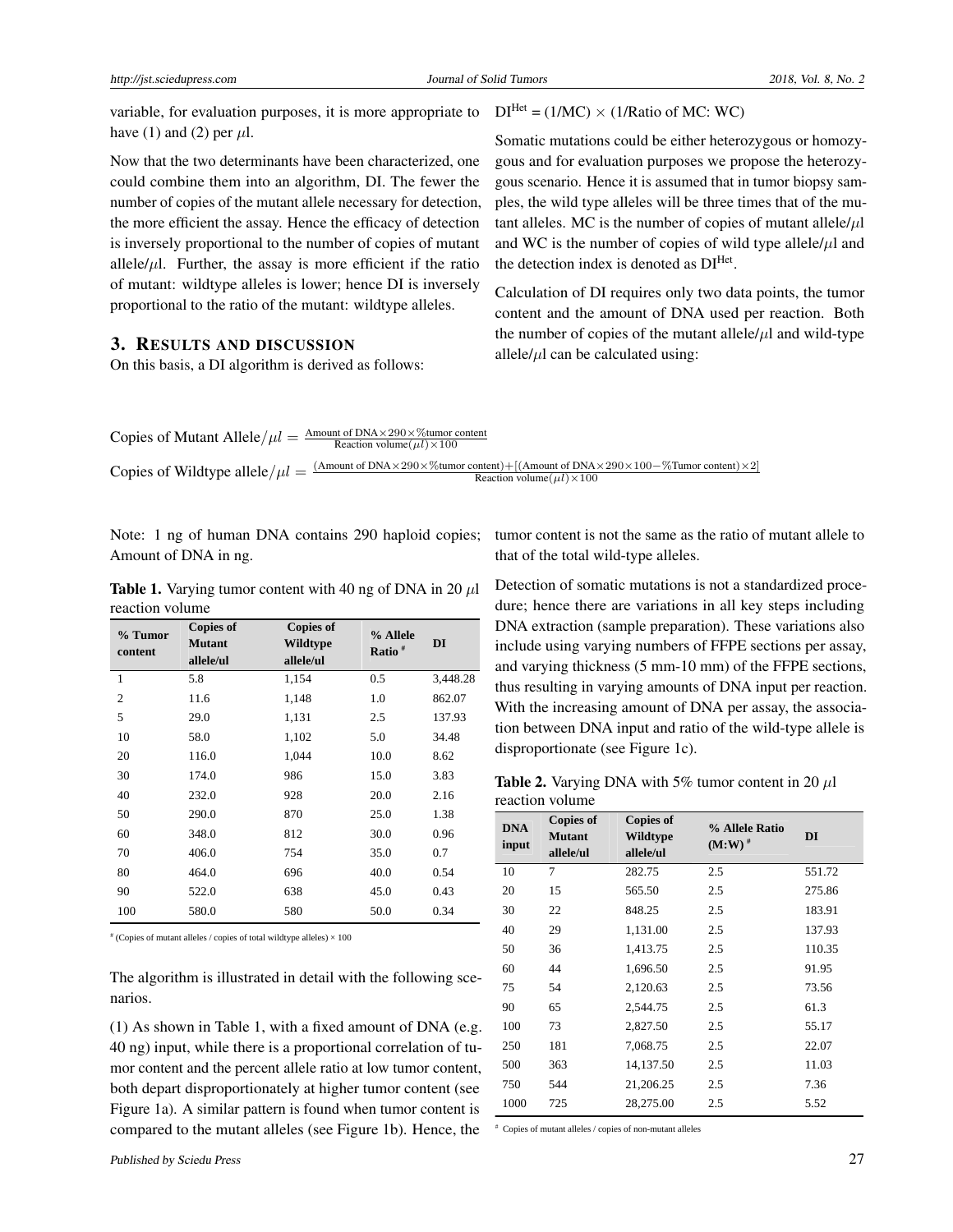| <b>Method</b>                   | <b>Regulatory</b> | <b>Platform</b>         | <b>Mutation</b>                        | <b>DNA</b><br>(ng) | % Tumor<br>content | <b>Mutant</b><br>allele/µl | <b>Wild</b><br>allele/µl | % Allele<br>Ratio (M:W) | DI       |
|---------------------------------|-------------------|-------------------------|----------------------------------------|--------------------|--------------------|----------------------------|--------------------------|-------------------------|----------|
| <b>Foundation One</b><br>CDX(a) | <b>FDA</b>        | <b>NGS</b>              | EGFR-L858R                             | 50                 | 2.1                | 15.2                       | 1435                     | 1.05                    | 62.55    |
| Foundation One<br>CDX(a)        | <b>FDA</b>        | <b>NGS</b>              | <b>EGFR-Del</b>                        | 50                 | 5.1                | 37.0                       | 1413                     | 2.55                    | 10.61    |
| Foundation One<br>CDX(a)        | <b>FDA</b>        | $_{\rm NGS}$            | EGFR-T790M                             | 50                 | 2.5                | 18.1                       | 1432                     | 1.25                    | 44.14    |
| Foundation One<br>CDX(a)        | <b>FDA</b>        | NGS                     | Braf V600E                             | 50                 | $\overline{c}$     | 14.5                       | 1436                     | 1.00                    | 68.97    |
| Foundation One<br>CDX(a)        | <b>FDA</b>        | NGS                     | Kras G12/G13                           | 50                 | 2.3                | 16.7                       | 1433                     | 1.15                    | 52.15    |
| Oncomine™ Dx<br>Target Test (a) | <b>FDA</b>        | $_{\rm NGS}$            | EGFR-L858R                             | 10                 | $\,8\,$            | 11.6                       | 278                      | 4.00                    | 21.55    |
| Oncomine™ Dx<br>Target Test (a) | <b>FDA</b>        | NGS                     | <b>EGFR-Del</b>                        | 10                 | 6                  | 8.7                        | 281                      | 3.00                    | 38.31    |
| Oncomine™ Dx<br>Target Test (a) | <b>FDA</b>        | <b>NGS</b>              | Braf V600E                             | 10                 | 12                 | 17.4                       | 273                      | 6.00                    | 9.58     |
| Paraxis™                        | <b>FDA</b>        | <b>NGS</b>              | <b>Extended Ras</b><br>panel           | 50                 | 5                  | 36.3                       | 1414                     | 2.50                    | 11.03    |
| Cobas $(a)$                     | <b>FDA</b>        | Real time<br><b>PCR</b> | Braf V600E                             | 125                | 5                  | 90.6                       | 2828                     | 3.11                    | 3.55     |
| Cobas $(a)$                     | <b>FDA</b>        | Real time<br><b>PCR</b> | Kras<br>(G12D, G13D,<br>G12V           | 50                 | 5                  | 29.0                       | 1131                     | 2.50                    | 13.79    |
| Cobas (a)                       | <b>FDA</b>        | Real time<br><b>PCR</b> | EGFR (L858R,<br>Del747-A750,<br>T790M) | 50                 | 5                  | 36.3                       | 1414                     | 2.50                    | 11.03    |
| THxID (a)                       | <b>FDA</b>        | Real time<br><b>PCR</b> | Braf V600E                             | 20                 | 80                 | 232.0                      | 348                      | 40.00                   | 0.11     |
| Pyrosequencing                  | <b>LDT</b>        | Sequencing              | EGFR T790M                             | 30                 | 50                 | 217.5                      | 653                      | 25.00                   | 0.18     |
| ddPCR                           | LDT               | <b>PCR</b>              | Braf p.V600E                           | 30                 | 50                 | 217.5                      | 653                      | 25.00                   | 0.18     |
| SNapShot                        | <b>LDT</b>        | Primer<br>extension     | Braf p.V600E                           | 30                 | 50                 | 217.5                      | 653                      | 25.00                   | 0.18     |
| Tumorplex-<br>MutiGEN           | LDT               | Sequencing<br>(ASMS)    | Braf p.V600E                           | 2.5                | $\mathbf{1}$       | 0.15                       | 29                       | 0.50                    | 13793.10 |

Table 3. Detection Index of Companion Diagnostics Tests

(a) FDA- https://www.fda.gov/MedicalDevices/ProductsandMedicalProcedures/InVitroDiagnostics/ucm301431.htm

(2) With fixed DNA input per assay (40 ng) and with varying tumor content, the number of copies of mutant allele/*µ*l varies from 5.8 copies/*µ*l to 580 copies/*µ*l (see Table 1). On the other hand, with fixed tumor content (5%) per assay and varying amount of DNA input, the number of copies of mutant allele/ $\mu$ l varies from 7 copies/ $\mu$ l to 725 copies/ $\mu$ l (see Table 2). Hence, an assay capable of detecting positives (29 copies of mutant allele/ $\mu$ l) with 40 ng of DNA at 5% tumor content will report a sample that carries 50 mutant copies/*µ*l as positive, whereas the assay that is capable of detecting (348 copies/ $\mu$ l) with 40 ng of DNA at 60% tumor content will report the same sample as negative. Similarly, an assay capable of detecting somatic mutations with 5% tumor content and 50 ng of DNA could only detect in a sample

that has more than 36 mutant allele $/\mu$ . Therefore, this same assay would report a sample with 5% tumor content using 10 ng of DNA as negative. Hence, having tumor content as a measure of accuracy could lead to false negatives, resulting in patients being prevented from receiving beneficial targeted chemotherapy. These examples show that there are discrepancies among methods determining the efficacy of detection based on the tumor content or the amount of DNA input alone.

(3) Two sets of DI are shown (see Tables 1 and 2), one with 40 ng of DNA input with varying tumor content where the Detection Index decreases with increase in tumor content, and the other with varying DNA input at 5% tumor content where the DI decreases with an increase in DNA input. With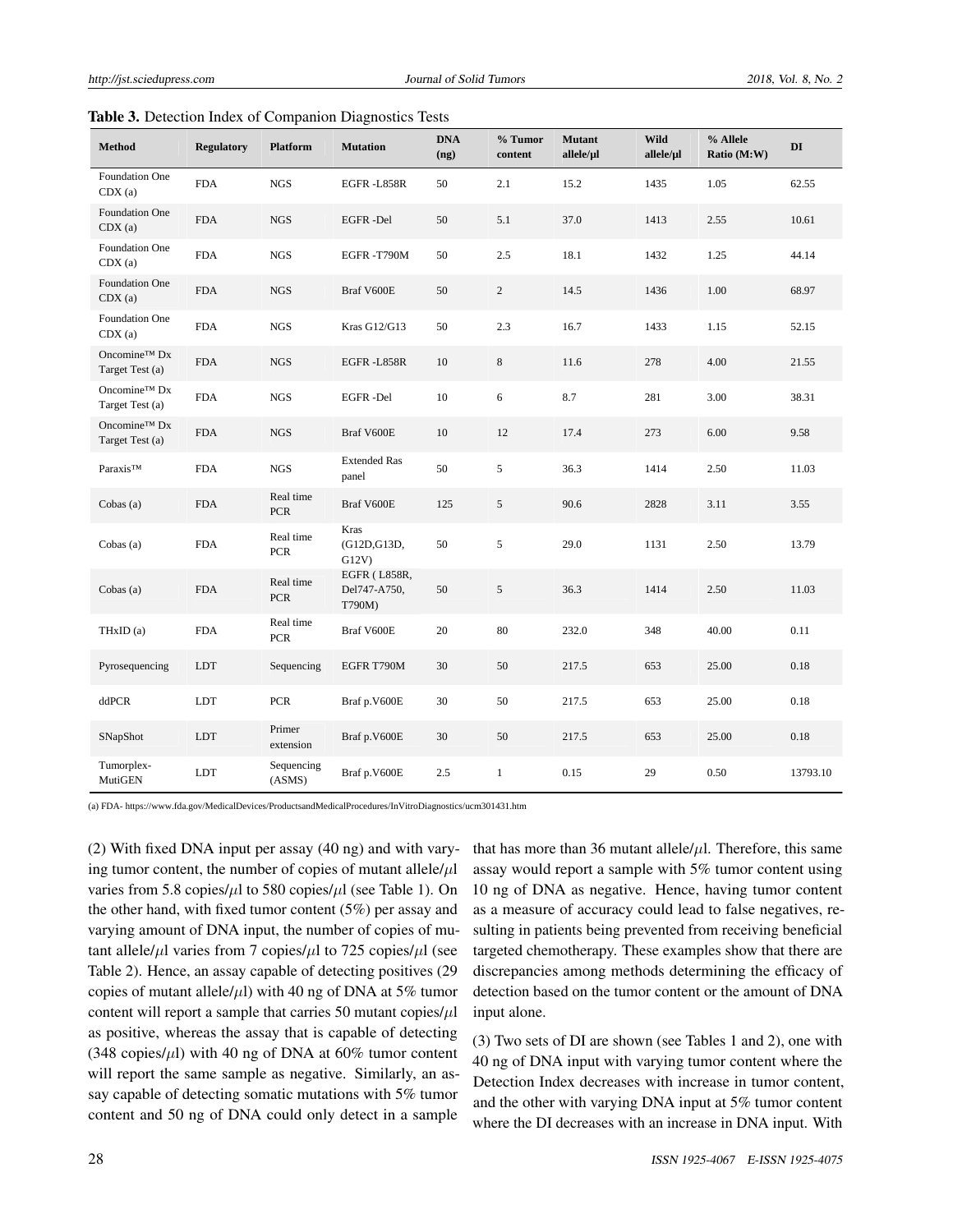this interactive table for a desired detection index, one could determine either the amount of DNA needed if tumor content is known or vice versa.

(4) Examples of DI values are shown in Table 3. These include (a) DI values of FDA approved companion diagnostics tests, and (b) DI values of several laboratory developed tests (LDTs). Although the amount of DNA and tumor content vary among LDTs, DI values were calculated using commonly used amounts (30 ng of DNA with 50% tumor

content) (see Table 3). Realtime PCR uses labeled probes for identification. To distinguish the target signal from the background noise, there is a need to have high mutant allele $/\mu$ l. Hence, they tend to have very low DI. Since NGS is designed to detect many markers per reaction, the DNA input is relatively high, increasing the copies of mutant allele $/\mu$ l, and lowing the DI. The Braf p. V600E/K Tumorplex assay uses 1ng of DNA with 1% tumor content where the mutant allele copies are low, that in turn increases the DI to 13793.10.



Figure 1. Correlation between different factors of the FFPE sample. 1a. The allele ratio does not proportionately increase with tumor content. 1b. Mutant allele does not proportionately increase with tumor content. 1c. Although at low concentration wild type allele correlates with DNA input, at higher DNA concentration they do not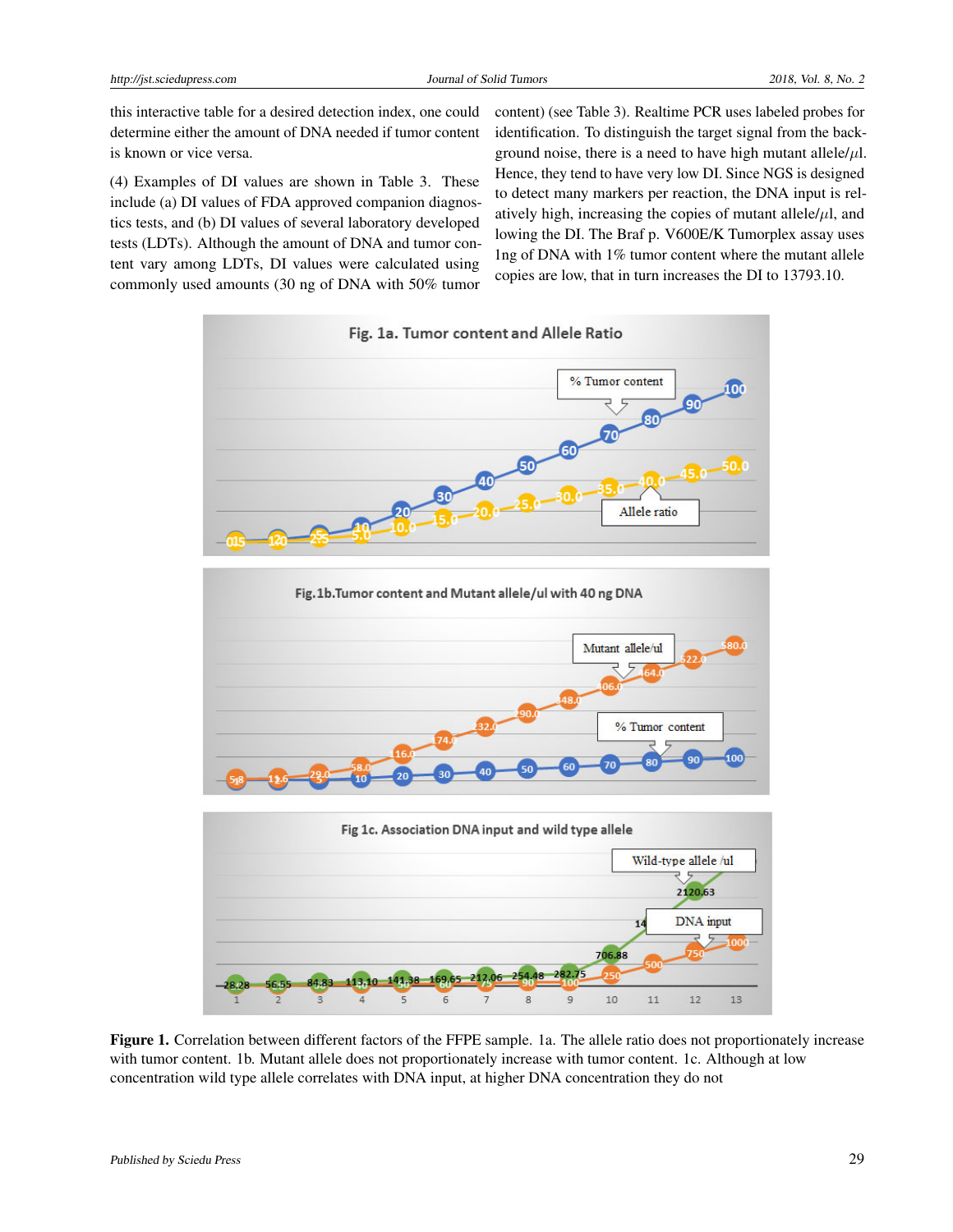The choice of targeted chemotherapy depends on the detection of specific somatic mutations; hence the detection of respective somatic mutations becomes very critical, carrying the burden of accuracy for patients fighting for recovery. The proposed Detection Index helps the laboratory to provide more accurate results that will help the clinicians to improve treatment. Just like in clinical chemistry (e.g. determination of blood sugar), use of Detection Index will enable companion diagnosis to define its limit of efficacy using two data points. Operating within such a limit will eliminate potential false negatives or false positives of the test. Since Detection Index is a true scientific evaluation of the tests, clinical data interpretation and improved treatment strategies can be adopted.

Amount of DNA  $=\frac{\text{Copies of Mutant Allele} \times 100}{290 \times \% \text{turnor contents}}$ 290×%tumor contents

Hence, with the interactive DI table, the end user has the The author declares that there is no competing interest.

freedom over the design of the assay. For example, once the desired Detection Index is decided, one could determine the amount of DNA input based on the tumor content.

### 4. CONCLUSION

The increasing clinical importance of somatic mutations calls for second look at the efficacy of detection. Tumor content has been a convenient but crude evaluation criterion that fails to accommodate basic factors of detecting mutant alleles in a heterogeneous cell population. Hence a new criterion, DI, is proposed that is based on fundamental scientific determinants in detecting somatic mutations in a clinical heterogeneous cell population.

#### CONFLICTS OF INTEREST DISCLOSURE

#### **REFERENCES**

- <span id="page-5-0"></span>[1] Johnson GE. Mammalian cell HPRT gene mutation assay: test methods. Methods Mol Biol. 2012; 817: 55-67. PMid:22147568. [https://doi.org/10.1007/978-1-61779-421-6\\_4](https://doi.org/10.1007/978-1-61779-421-6_4)
- [2] Imperiale TF, Ransohoff DF, Itzkowitz SH, et al. Multitarget Stool DNA Testing for Colorectal-Cancer. N. Engl J Med. 2014; 370: 1287- 1297.
- [3] Dahmcke CM, Steven KE, Larsen LK, et al. A Prospective Blinded Evaluation of Urine-DNA Testing for Detection of Urothelial Bladder Carcinoma in Patients with Gross Hematuria. Eur Urol. 2016 Dec; 70(6): 916-919. [https://doi.org/10.1016/j.eururo.2](https://doi.org/10.1016/j.eururo.2016.06.035) [016.06.035](https://doi.org/10.1016/j.eururo.2016.06.035). Epub 2016 Jul 11.
- [4] Cohen N, Gupta M, Doerwald-Munoz L, et al. Developing a new diagnostic algorithm for human papilloma virus associated oropharyngeal carcinoma: an investigation of HPV DNA assays. J. Otolaryngol. Head Neck Surg. 2017 Feb 13; 46(1): 11. [https://doi.org/10.1](https://doi.org/10.1186/s40463-017-0189) [186/s40463-017-0189](https://doi.org/10.1186/s40463-017-0189)
- [5] Huang TY, Piunti A, Lulla RR, et al. Detection of Histone H3 mutations in cerebrospinal fluid-derived tumor DNA from children with diffuse midline glioma Acta Neuropathol. Commun. 2017 Apr 17; 5(1): 28. <https://doi.org/10.1186/s40478-017-0436-6>
- [6] Park S, Hur JY, Lee KY, et al. Assessment of EGFR mutation status using cell-free DNA from bronchoalveolar lavage fluid. Clin Chem Lab Med. 2017 Aug 28; 55(10): 1489-1495. [https://doi.org/](https://doi.org/10.1515/cclm-2016-0302) [10.1515/cclm-2016-0302](https://doi.org/10.1515/cclm-2016-0302)
- [7] Zuo Y, Lv Y, Qian X, et al. Inhibition of HHIP Promoter Methylation Suppresses Human Gastric Cancer Cell Proliferation and Migration. Cell Physiol Biochem. 2018; 45(5): 1840-1850. [https:](https://doi.org/10.1159/000487875) [//doi.org/10.1159/000487875](https://doi.org/10.1159/000487875). Epub. 2018 Feb 28.
- [8] Maemondo M, Inoue A, Kobayashi K, et al. Gefitinib or chemotherapy for non-small-cell lung cancer with mutated EGFR. N Engl J Med. 2010; 362: 2380-2388. PMid:20573926. [https://doi.org/](https://doi.org/10.1056/NEJMoa0909530) [10.1056/NEJMoa0909530](https://doi.org/10.1056/NEJMoa0909530)
- <span id="page-5-1"></span>[9] Verghese PS, Schmeling DO, Filtz EA, et al. Transplantation of solid organ recipients shedding Epstein-Barr virus DNA pre-transplant: A prospective study. Clin Transplant. 2017 Nov; 31(11). [https:](https://doi.org/10.1111/ctr.13116) [//doi.org/10.1111/ctr.13116](https://doi.org/10.1111/ctr.13116). Epub 2017 Oct 8.
- <span id="page-5-2"></span>[10] Cibulskis K, Lawrence MS, Carter SL, et al. Sensitive detection of somatic point mutations in impure and heterogeneous cancer samples. Nature Biotechnology. 2013; 31: 213-219. PMid:23396013. <https://doi.org/10.1038/nbt.2514>
- [11] Pan Q, Shai O, Lee LJ, et al. Deep surveying of alternative splicing complexity in the human transcriptome by high-throughput sequencing. Nat Genet. 2008; 40: 1413-1415. PMid:18978789. <https://doi.org/10.1038/ng.259>
- [12] Anders HL, Lohuizen MV. Epigenetics and cancer. Gene Development. 2004; 18: 2315-2335. PMid:15466484. [https://doi.org/](https://doi.org/10.1101/gad.1232504) [10.1101/gad.1232504](https://doi.org/10.1101/gad.1232504)
- <span id="page-5-3"></span>[13] Smadbeck JB, Johnson SH, Smoley SA, et al. Copy Number Variant Analysis using Genome-Wide Mate-Pair Sequencing. Genes Chromosomes Cancer. 2018.
- <span id="page-5-4"></span>[14] Qu K, Pan Q, Zhang X, et al. Detection of BRAF V600 Mutations in Metastatic Melanoma Comparison of the Cobas 4800 and Sanger Sequencing Assays. J. Mol. Diag. 2013; 15: 790-795.
- <span id="page-5-5"></span>[15] Pikor LA, Enfield KS, Cameron H, et al. DNA extraction from paraffin embedded material for genetic and epigenetic analyses. J Vis Exp. 2011; (49): 2763. Published online 2011 Mar 26. [https:](https://doi.org/10.3791/2763) [//doi.org/10.3791/2763](https://doi.org/10.3791/2763)
- <span id="page-5-7"></span>[16] Improta1 G, Pelosi G, Tamborini E, et al. Biological insights into BRAFV600 mutations in melanoma patient. OncoImmunology. 2013; 2(8): e25594.
- <span id="page-5-6"></span>[17] David A, Armbruster TP. Limit of Blank, Limit of Detection and Limit of Quantitation. Clin Biochem. Rev. 2008; 29: S49-52.18.
- <span id="page-5-8"></span>[18] Weyant GW, Wisotzkey JD, Benko FA, et al. BRAF mutation testing in solid tumors. A methodological comparison. J. Mol. Diag. 2014; 16(5).
- [19] Vinayagamoorthy T, Zhang D, Ye F, et al. Can detection of Braf p. V600E mutation be improved? Comparison of allele specific multiplex sequencing to present tests. Journal of Solid Tumors. 2017; 7(2): 14-22. <https://doi.org/10.5430/jst.v7n2p14>
- [20] Available from: [https://www.accessdata.fda.gov/cdrh\\_do](https://www.accessdata.fda.gov/cdrh_docs/pdf12/P120014B.pdf) [cs/pdf12/P120014B.pdf](https://www.accessdata.fda.gov/cdrh_docs/pdf12/P120014B.pdf)